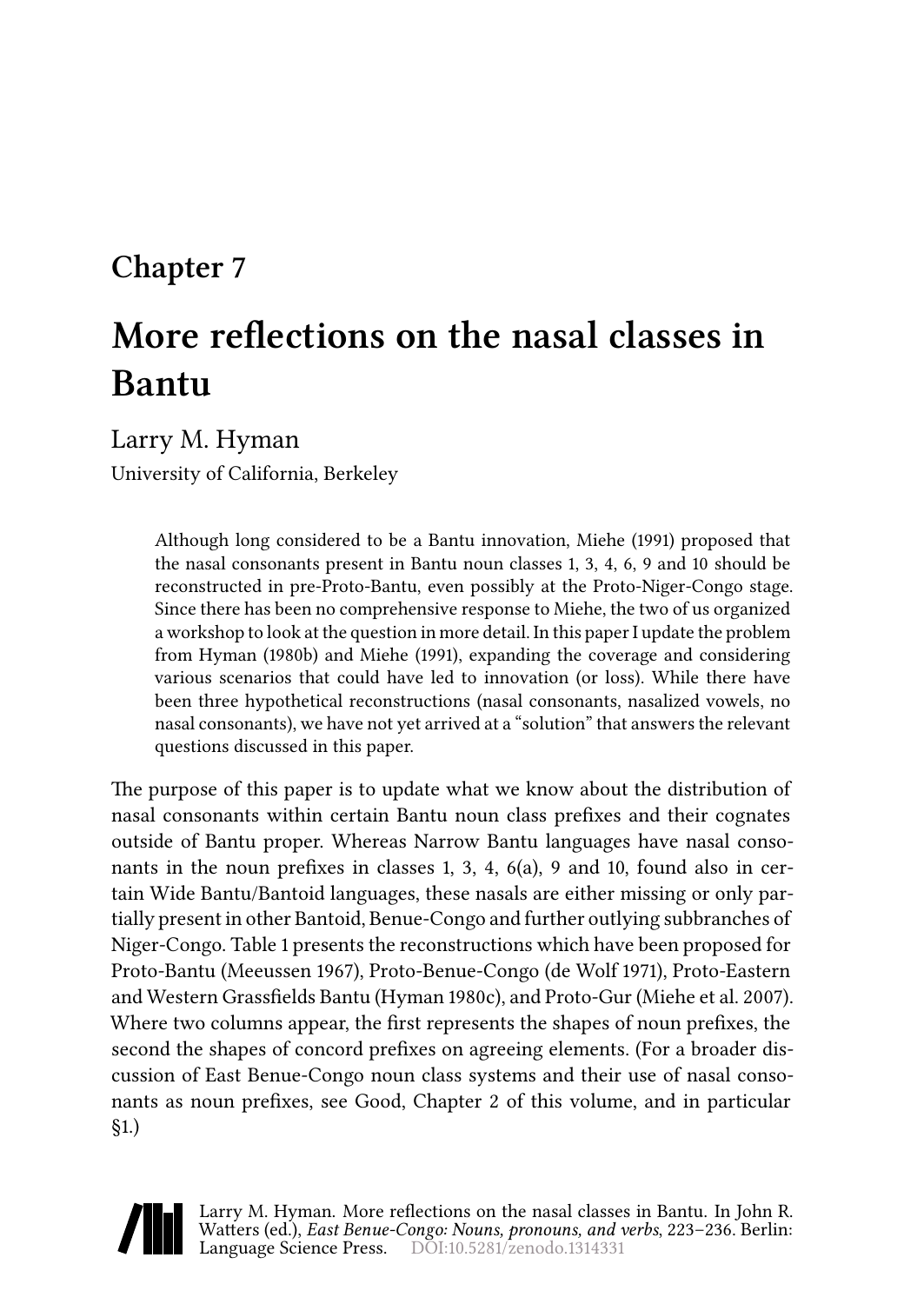<span id="page-1-0"></span>

| class                   |                  | Proto-Bantu Proto-Benue-Congo                                                       |                                                    | Proto-EGB        |              | Proto-WGB       |                | Proto-Gur                                             |
|-------------------------|------------------|-------------------------------------------------------------------------------------|----------------------------------------------------|------------------|--------------|-----------------|----------------|-------------------------------------------------------|
| $1$ (sg.)               | *mò- *iờ-        | *ù-. *ò-                                                                            | *gwu-, *à- *N`- *ờ-                                |                  |              | *ờ(N)-          | *స-            | $i$ <sup>*</sup> $\sigma$ , $i$ <sup>*</sup> $\alpha$ |
| $3$ (sg.)               | *mò- *gó-        | *ú-                                                                                 | $*$ gu-, $*$ u-                                    | *N` - *ớ-        |              | *ó-             | *ó-            | $^*$ ท $\circ$                                        |
| $4$ (pl.)               | $\sin^{-1}$ *gf- | $\mathbf{r}$ $\mathbf{r}$                                                           | $z_{i}$ (?), i-                                    |                  |              | $\dot{r}$       | $\dot{r}$ í-   | *i                                                    |
| 6 (pl.)                 | *mà- *gá-        | *à                                                                                  | $*ga-, *a-$                                        |                  | *mà- má- *á- |                 | *gá-           | *na                                                   |
| $9 (sg.)$ *N` - *jì-    |                  | $E^*e^-$ , $i^-$                                                                    | $\overline{z}$ i-                                  | $*N$ - $*_{i}$ - |              | $\hat{i}(N)$ -  | *ì-            |                                                       |
| 10 (pl.) $*N$ - $*ji$ - |                  | $*_{i}$                                                                             | $\text{*}z$ i- (?), i- $\text{*}N$ - $\text{*}i$ - |                  |              | $*_{\rm f(N)-}$ | $^{\star}$ Cí- | *ni                                                   |
|                         |                  | 6a (-) *mà- *gá- *mà-, *nà- *ma-, *na- *mà- *mэ- *mə- *mə- *mə- *ma                 |                                                    |                  |              |                 |                |                                                       |
|                         |                  | 6b (pl) $\pi$ <sup>2</sup> mò - $\pi$ <sup>2</sup> mò - $(2 \pi$ <sup>2</sup> mo -) |                                                    |                  |              |                 |                | $\mathrm{^*m}$                                        |
| $7$ (sg.)               |                  | *kì- *kí- *ki-, *ke- *ki-                                                           |                                                    | à-               | *í-          | kí-             | *kí-           |                                                       |

Table 1: Reconstructions of Relevant Niger-Congo Noun Class Prefixes

As seen, only classes 6a and 6b reveal nasal prefixes through all of the above groups. In the last row I have shown the shapes of class 7 prefixes to illustrate one of the noun classes that is oral throughout Niger-Congo.<sup>1</sup>

Such forms as in Table [1](#page-1-0) immediately raise two questions: (i) Where do the nasals come from? Are they innovated in Bantu according to the Crabb-Greenberg hypothesis([Crabb 1965;](#page-11-1) [Greenberg 1963\)](#page-12-4) or should they be reconstructed at the level of Proto-Niger-Congo [\(Miehe 1991\)](#page-12-0)? (ii) Whichever position one takes, how does one derive the above and other distributions of nasal vs. oral noun class markers? If innovated, why should this occur only on noun markers in Bantu? If lost, why should this occur so generally outside of Bantu—and perhaps more mysteriously, only on concord markers within Narrow Bantu?

It is generally assumed that cognate noun class markers can be reconstructed at the Proto-Niger-Congo (PNC) level. Thus consider the resemblance in forms in Table [2](#page-2-0), modified from the German Wikipedia entry "Kordofanische Sprachen", following [Schadeberg \(1981](#page-13-0)); [Schadeberg \(2011](#page-13-1)). While some of these resemblances are unmistakable, it is sometimes difficult to identify cognate noun classes between the most distant sub-branches, e.g. North Atlantic (Fula, Sereer) vs. Bantu [\(Wilson 1989:](#page-13-2) 96). While [Schadeberg \(2011\)](#page-13-1) presents Kordofanian classes which are cognate with Bantu classes 1, 3, 4, 6, as in Table [3](#page-2-1), there are several Kordo-

<sup>&</sup>lt;sup>1</sup>I have changed Meeussen's and my transcriptions for Proto-Bantu and Proto-Grassfields Bantu, respectively. While Adere (EGB) has a class 7 nominal prefix *e-*, its prevocalic realization *cw*may suggest *\*kɪ-* for Eastern Grassfields Bantu as well.([Voorhoeve 1980\)](#page-13-3).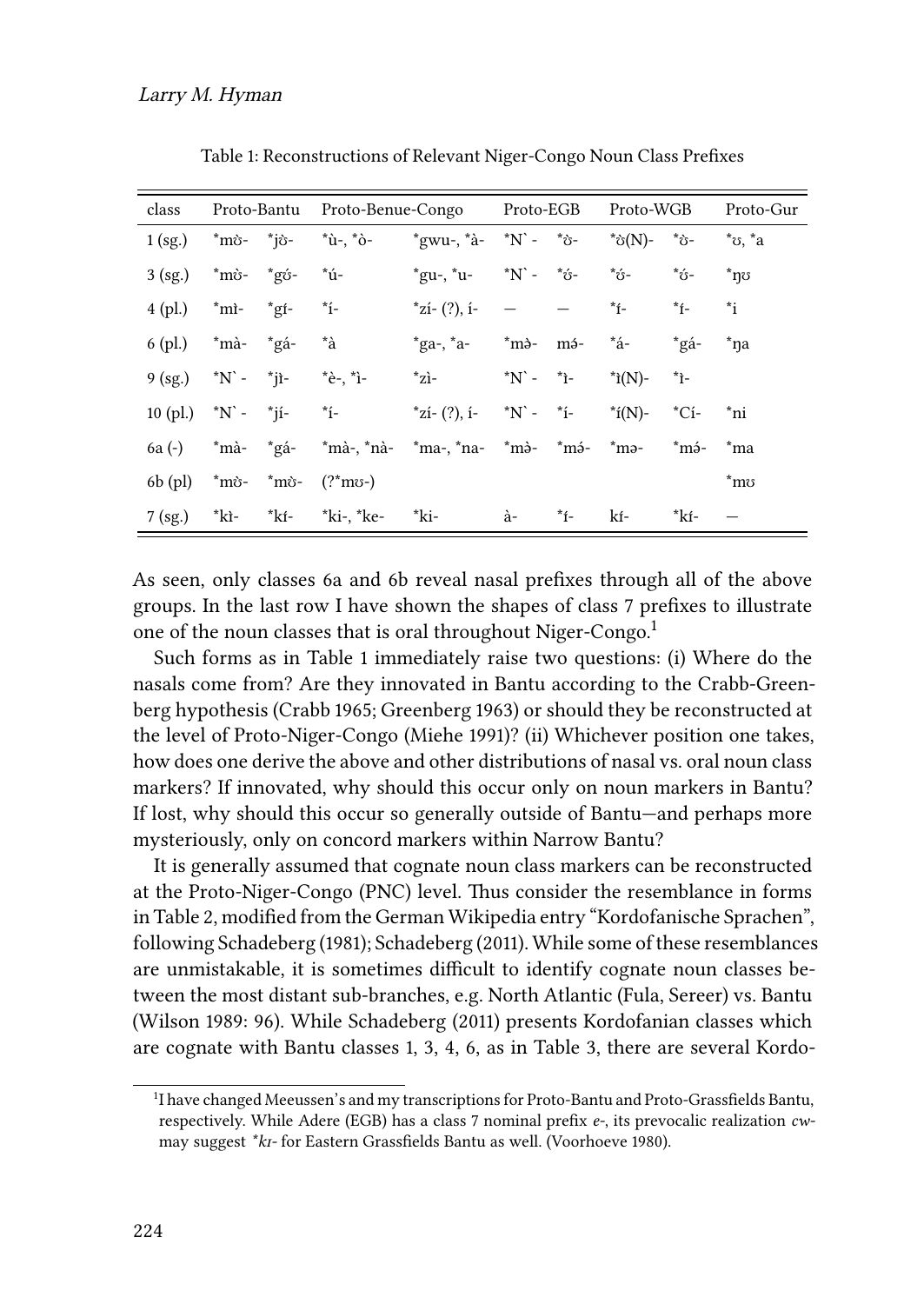fanian pairings that Schadeberg is not able to identify with Bantu genders, e.g. Talodi *ts-/n-*, *n-/s-*, *g-/n-*, *d-/r-* etc.

<span id="page-2-0"></span>

|             | Class 1<br>Man, Woman $Tree(s)$ , Wood $(s)$ | Classes 3/4                                     |                | Classes 5/6          |                | Class 6a<br>Head(s), Name(s) Blood, Water |
|-------------|----------------------------------------------|-------------------------------------------------|----------------|----------------------|----------------|-------------------------------------------|
| Kordofanian | $gu-, w-, b-$                                | $gu^-, w^-, b^-$ j-, g- li-, j- $\eta u^-, m^-$ |                |                      |                | $n-$                                      |
| Atlantic    | $g_{u}$ -                                    | $\mathfrak{g}u$ -                               |                | $ci$ - $de$ - $ga$ - |                | $ma-$                                     |
| Gur         | $-a$                                         | $-bu$                                           | -ki            | $-de$                | $-a$           | -ma                                       |
| Kwa         | $O-$                                         | $O-$                                            | $i$ -          | $li-$                | $a-$           | n-                                        |
| Benue-Congo | $u-$                                         | $u-$                                            | $ti-$          | $li-$                | $a-$           | ma-                                       |
| Bantu nouns | $m\ddot{o}$ -                                | $m\ddot{o}$ -                                   | m <sub>i</sub> | $i-$                 | $\dot{a}$ -    | mà-                                       |
| Bantu agr.  | $(i)\mathring{\sigma}$ -                     | gó-                                             | $gf-$          | $d$ í-               | $g\acute{a}$ - | $m\acute{a}$ - ~ gá-                      |

Table 2: Comparison of selected noun class marking across NC groups

Table 3: Cognate noun classes in three branches of Kordofanian [\(Schadeberg 2011](#page-13-1))

<span id="page-2-1"></span>

| class                   |                   |      | Heiban Talodi Rashad | class                 |      | Heiban Talodi Rashad |
|-------------------------|-------------------|------|----------------------|-----------------------|------|----------------------|
| $1$ (sg.)               | $g_{W^-}$<br>$b-$ |      | $W^-$                | ? $(sg.)$ $\eta$ -    | $n-$ |                      |
| 3 (sg.)                 | $g_{w}$ -         | $b-$ | $W^-$                | ? ( <i>pl.</i> ) $p-$ | $n-$ | n-                   |
| $4$ (pl.)               | $j-$              | $g-$ | $v$ -                | ? ( <i>pl.</i> ) $n-$ | $n-$ |                      |
| 6 (pl. of 5) $\eta w$ - |                   | $m-$ | $n-$                 |                       |      |                      |
|                         |                   |      |                      |                       |      |                      |

As seen in Table [3,](#page-2-1) the assumed cognates classes cognate with Bantu 1, 3 and 4 do not exhibit nasal prefixes, while class 6, the plural of class 5, does. However, Kordofanian has other unidentified nasal classes, as seen to the right in Table [3.](#page-2-1) Where would these nasals have come from?

As mentioned, the position of [Greenberg \(1963\)](#page-12-4) and [Crabb \(1965\)](#page-11-1) is that Bantu innovated nasals in the noun prefixes of classes 1, 3, 4, 6, 9 and 10:

… Bantu has the prefixes *\*mu-* and *\*mi-* as against Semi-Bantu and West Sudanic *\*u-* and *\*i-*. This is certainly a Bantu innovation."([Greenberg 1963](#page-12-4): 35)

It is significant, however, that other than the merger of class 6 *\*a-* (plural of class 5) with liquid class 6a *\*ma-*, no compelling explanation has been provided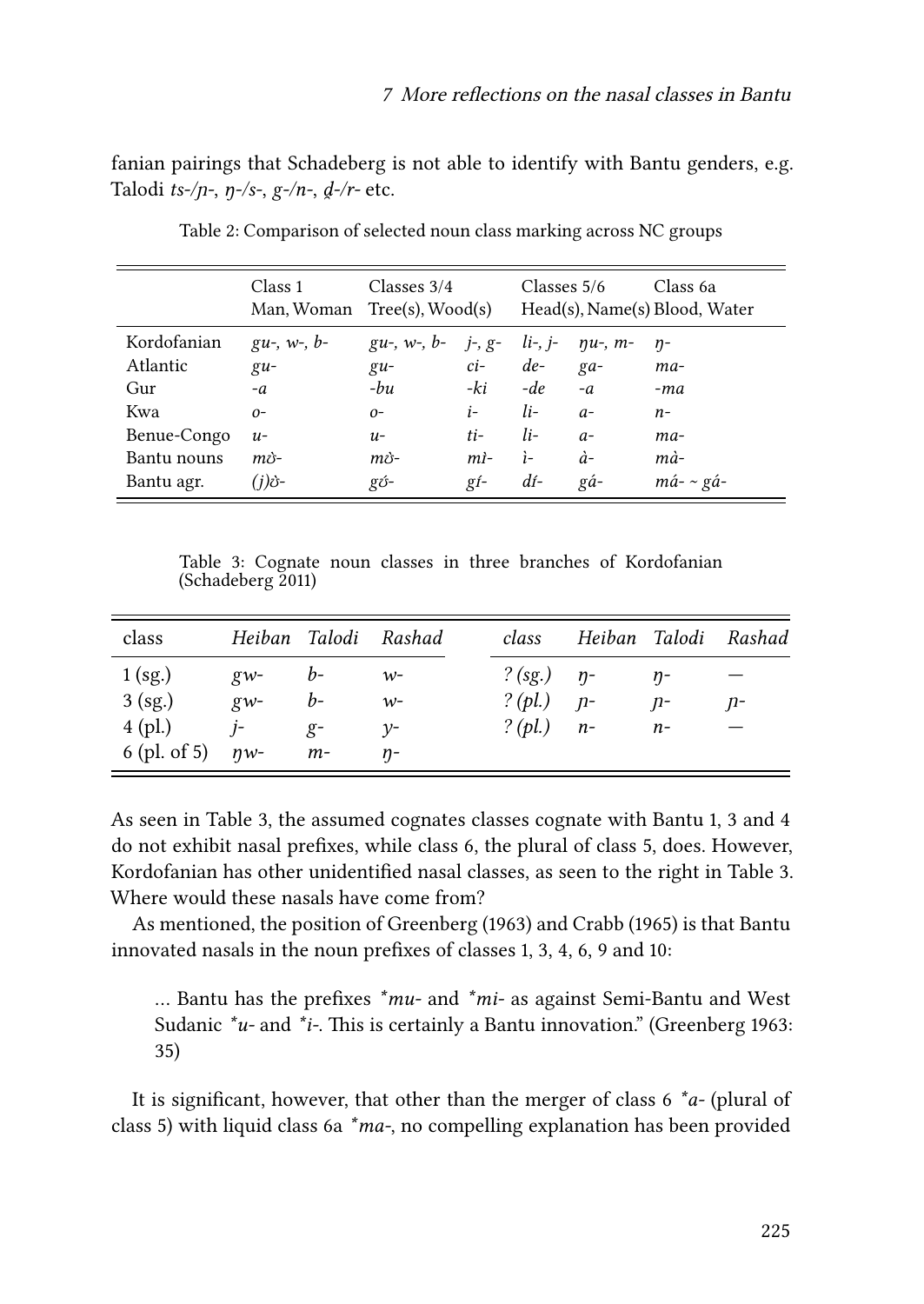#### Larry M. Hyman

for how this might have happened. In addition, the actual situation is much more complex (cf. the extensive review in [Hyman 1980c](#page-12-3) and below).

Contrasting with the Greenberg-Crabb hypothesis, [Miehe](#page-12-0)'s([1991\)](#page-12-0) position is that the nasal prefixes should be reconstructed at the PNC stage. Two arguments are given: (i) There are reasonable cognate nasal prefixes and frozen relics for several nasal class markers outside of Bantu; (ii) The nasals in classes 1, 3, 4, 6, 9 and 10 are claimed to be gradually lost through erosion and possible re-prefixation.

Given the importance of these nasals in the history of Niger-Congo, it is surprising how little reaction there has been to Miehe's evidence, and the issue has been almost ignored. On the one hand there have been some brief reviews, e.g. [Hedinger \(1993\)](#page-12-5) and [Heath \(1994\)](#page-12-6), from which we can assume skepticism, but open-mindedness on the part of the latter:

… the heavy preponderance of *\*N-* forms in the survey makes direct comparison with Bantu *\*mu-* and *\*mi-* adventurous. Unraveling cognate relationships among noun class prefixes is treacherous because of mergers and splits among noun classes, and analogical interaction between nominal prefixes and verbal agreement markers, in addition to phonological attrition and (in some languages) contraction or elimination of the prefix system. However, M does succeed in making a strong case for an original wide distribution of nasal prefixes in the semantic domains typical of Bantu classes, 1, 3 and 4 (among others). [\(Heath 1994:](#page-12-6) 863)

One can also cite positive mention by Williamson (1989: 40; 1993: 43-44), who however accepts Stewart's [\(1999b,](#page-13-4) 1999a; 2002) PNC reconstruction of nasalized V- prefixes instead of VN- (and presumably NV-):

Accepting Stewart's hypothesis that the prefixes of classes 9 and 10 were originally close nasalized vowels rather than homorganic nasals, it is somewhat easier to explain why these old prefixes surface sometimes as close vowels, sometimes as homorganic nasals, and sometimes as both. [\(William](#page-13-5)[son 1993:](#page-13-5) 44)

If we include Stewart in the mix, we are left with three hypotheses concerning nasality in the indicated noun classes: proto nasal consonants, proto nasalized vowels, no nasality. In my view we have not yet arrived at a solution that answers all of the relevant questions. Those following the Greenberg-Crabb hypothesis have to address the following questions: (i) Where did the Bantu nasals come from? This is not a problem for Miehe, who assumes they were present in PNC.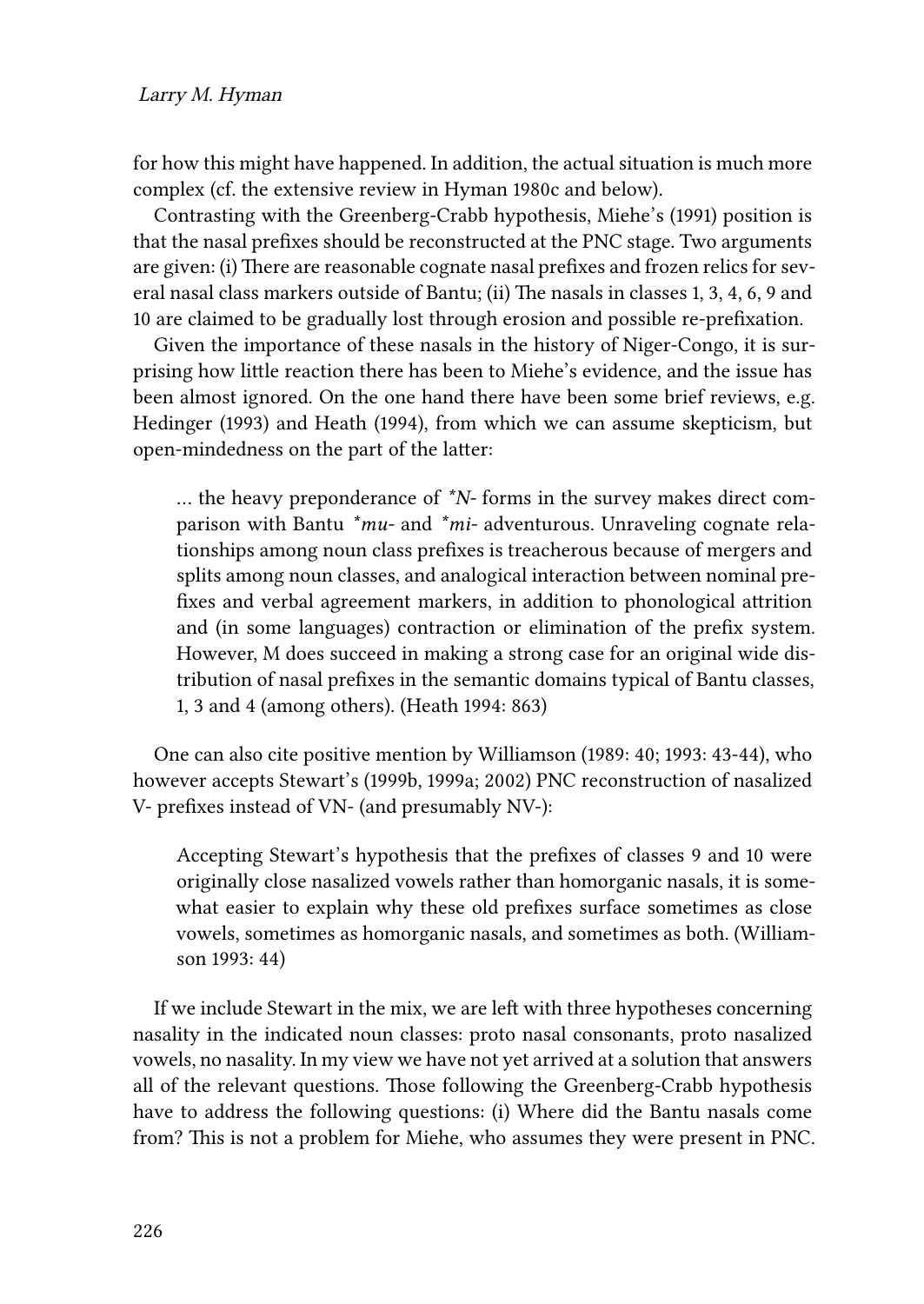(ii) How do we account for the nasals that Miehe reports outside Bantu? Again, this is not a problem for Miehe, as these represent retentions from PNC. However, even if these questions disappear with Miehe's hypothesis, other questions remain unresolved: (i) Why were the nasals lost in so much of Niger-Congo? While we can attribute this to phonetic erosion or replacement, it would seem odd that only nasal consonants were lost in those Benue-Congo languages which otherwise maintain CV- prefixes. (ii) Why were nasal consonants preserved in Bantu? (iii) Why does Bantu have nasal marking on nominals, but reconstructed non-nasal concord marking? E.g. Luganda class 3 *ò-mù-tí gù-nó* 'this tree'; class 4 *è-mì-tí gì-nó* 'these trees'. (iv) Is the nasal/oral distinction found anywhere in Niger-Congo outside Bantu? If not, why not? (v) What is the relation of the two sets of marking, e.g. class 3/4 *\*mʊ̀-/\*mɪ̀-* vs. *\*gʊ́-/\*gɪ-́* ? Why labial nasals vs. voiced oral velars? Why L tone on noun prefixes vs. H concord tone in most noun classes? Significantly, it is the concord forms which generally correspond to noun marking outside of Bantu.

To explain the nasal vs. oral marking of classes 1, 3, 4, 6, 9 and 10 in Bantu one might adopt one of three strategies: The first would be to reconstruct two sets of PNC allomorphs for these classes. While this could work, it simply delays the ultimate question of why there should be two sets of markers? We would want to know how they arose in pre-PNC, if that's the correct historical stage. To respond to this problem we might instead reconstruct two sets of distinct noun classes, which subsequently merged, as everyone assumes in the case of class 6 *\*a-* (plural of class 5) and liquid/mass class 6a *\*ma-*. There might also have been a plural class *\*mʊ-* that merged with class 4 *\*mɪ-*. In this view, PNC likely had more noun classes than Proto-Bantu (PB).

A quite different proposal would be to reconstruct one set of markers which split into two sets of allomorphs in a way as yet unexplained. $^2$  In order to consider how a single set of reconstructions might have split into labial nasal vs. velar oral allomorphs, note the partial or complete complementarity between reconstructed V, N, mV and gV markers in Table [4](#page-5-0).

Among the gaps seen in Table [4,](#page-5-0) PB clearly lacks voiced velars on noun prefixes.3 The concord prefixes, however, fill this gap: *\*jʊ̀-* (1), *\*gʊ́-* (3), *\*gɪ-́* (4), *\*gá-* (6),  $\phi$ *i* $j$ *i*-(9),  $\phi$ <sup>*i*</sup> $j$ *i*-(10). Perhaps Gur  $\phi$ <sup>*n*</sup> $V$  fills in the  $\phi$ <sup>*x*</sup> $g$ V gap, in which case Proto-Gur may have nasalized PNC *\*gʊ-* and *\*ga-*, which are of course identical to

<sup>&</sup>lt;sup>2</sup>It is generally assumed that the [m] of classes 1, 3, and 4 and the homorganic nasal N- ([n]?) of classes 9 and 10 have similar distributions, although possibly different origins.

<sup>&</sup>lt;sup>3</sup>I am ignoring cases where certain Bantu languages exploit a concord marker in secondary derivations, e.g. Luganda augmentative class 3 *gu-*/class 6 *ga-*: *o-gu-tî* 'a big tree', pl. *a-ga-tî*.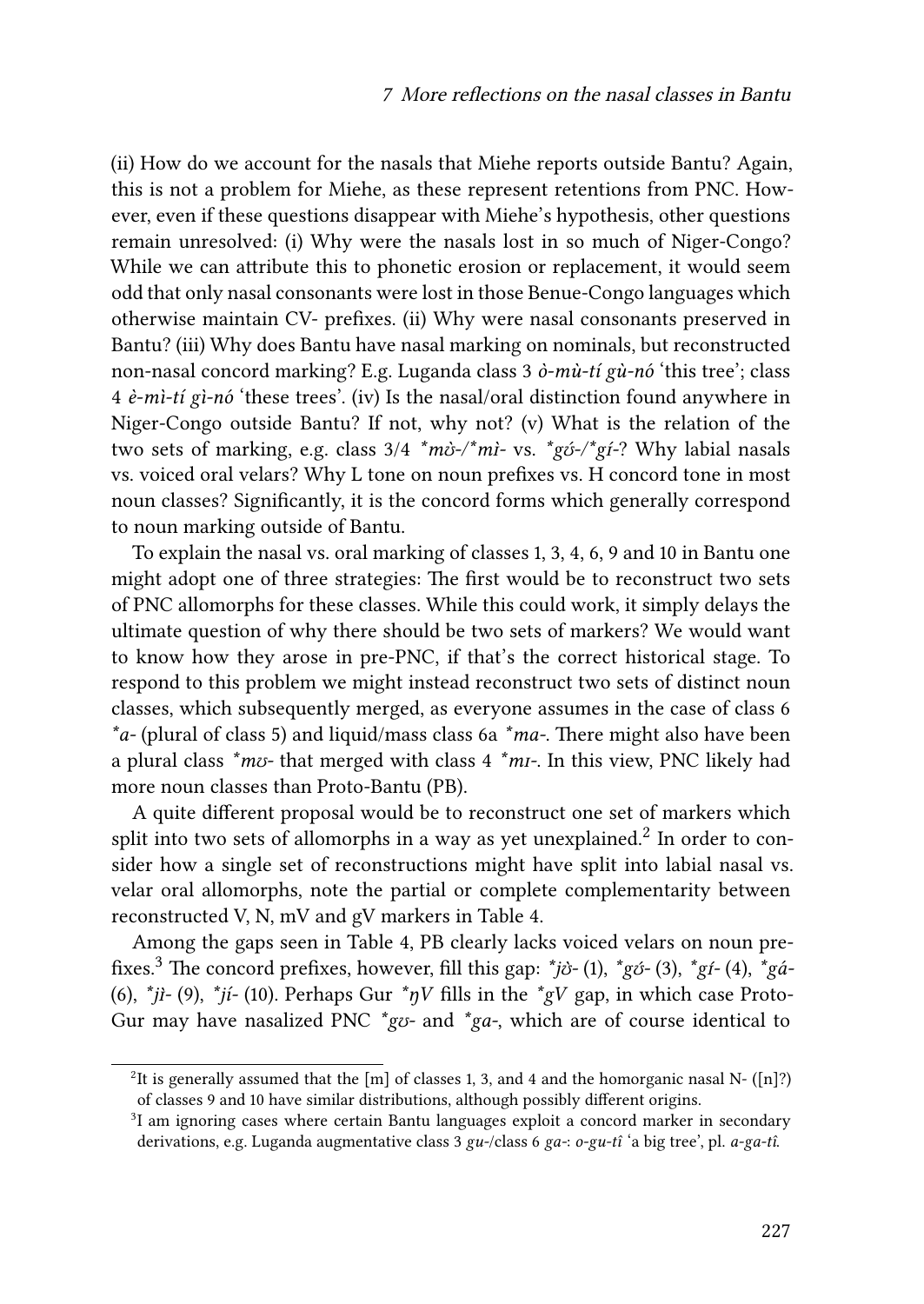<span id="page-5-0"></span>

|                      | Labial                                                                                                                                                                                                                                                                                                                                                                                            | Dental-Alveolar                                                                                                                              | Velar                     | Vowel/Nasal                                                       |
|----------------------|---------------------------------------------------------------------------------------------------------------------------------------------------------------------------------------------------------------------------------------------------------------------------------------------------------------------------------------------------------------------------------------------------|----------------------------------------------------------------------------------------------------------------------------------------------|---------------------------|-------------------------------------------------------------------|
| <b>PBC</b>           | $*(pi-)$<br>$*ba$ -, $*bi$ -, $*bi$ -                                                                                                                                                                                                                                                                                                                                                             | $*_{ti-}$<br>$i$ . $i$<br>$*$ ma- ~ $*$ na- (6a)                                                                                             | *kà-, *ki-, *ku-          | $i^*$ ù- (1), $i$ - (9),<br>$i^*(i-(3), i^*(4,10)),$<br>$a - (6)$ |
| PGur                 | $^*p\sigma$ , $^*f\sigma$<br>$*ba.$ $*bi.$ $*bo.$ $*wa$<br>$*ma(6a), *mv(pl.)$                                                                                                                                                                                                                                                                                                                    | $^*$ sı. $^*$ t $\sigma$<br>$*da, *dt$<br>$*_{\text{nI}}(9)$ , $*_{\text{nI}}(10)$ , $*_{\text{n}a}$ $*_{\text{n}b}(3)$ , $*_{\text{n}a}(6)$ | $^*ka$ , $^*k\sigma$      | $i^*$ v $(1)$ , $i^*(4)$ , $i^*$                                  |
| <b>PB</b><br>(nouns) | $"pi$ -, $"pi$ -<br>$\phi_a$ - $\phi_b$ + $\phi_b$ + $\phi_b$ + $\phi_b$ + $\phi_b$ + $\phi_b$ + $\phi_b$ + $\phi_b$ + $\phi_b$ + $\phi_b$ + $\phi_b$ + $\phi_b$ + $\phi_b$ + $\phi_b$ + $\phi_b$ + $\phi_b$ + $\phi_b$ + $\phi_b$ + $\phi_b$ + $\phi_b$ + $\phi_b$ + $\phi_b$ + $\phi_b$ + $\phi_b$ + $\phi_b$ + $\phi_b$ + $\phi_b$<br>$\hat{m}$ ò- (1,3), $\hat{m}$ ì- (4), $\hat{m}$ à- (6a), | $*$ tzs-<br>$idi$ -, $idi$ -                                                                                                                 | $*$ kà-, $*$ kı-, $*$ kò- | $i - (5)$<br>$N - (9,10)$                                         |

Table 4: Reconstructed Noun Class markers arranged by place of articulation

the PB class 3 and 6 concords. A proposal made by the students in my Spring (2013) Bantu and Niger-Congo seminar, inspired by the correlation between [gw,  $\eta$ w] and [b, m] in Kordofanian (Table [3](#page-2-1)), is the historical derivation  $^*g^w > \eta^w >$ *m* (in PB noun prefixes).<sup>4</sup> The major question is where the nasality would have come from? Perhaps there was a nasal that preceded PB noun prefixes, thereby producing a derivation such as:  $^*N-g^w > \eta g^w > m$ .

Although this is speculative, and there are other possibilities (e.g. why not *\*ɓʊ-*, *\*ɓɪ-*, etc.?), Table [5](#page-6-0) shows that there are attested shifts between labials and velars in Niger-Congo languages([Hyman 1980c:](#page-12-3) 200).

However, we still have the issue of determining where the nasality would have come from. Since [Miehe \(1991\)](#page-12-0) there have been other developments that potentially interface with the problem at hand. First, [Stewart \(1999b\)](#page-13-4), 1999a; 2002 proposes PNC nasalized vowels, which Williamson (1989: 40; 1993: 43-44) extends to noun class prefixes (although they are almost totally lacking in present-day languages). Also of potential importance is the role of the PB determiner prefix known as the "augment":

A correct view of the augment as a correspondence in Bantu may enable us to bridge a gap between Bantu and the other Benue-Congo languages, by showing how the system of prefixes with differential m- … arose.([Meeussen](#page-12-7) [1973](#page-12-7): 13)

<sup>&</sup>lt;sup>4</sup>Table [3](#page-2-1) shows that Kordofanian likes nasals in its noun prefixes, including palatals and velars, which may represent an innovation of the sort considered here. Cf. Williamson's (1989: 40) proposal:  $^*g^w u - > w u - > m\tilde{u} > mu$ .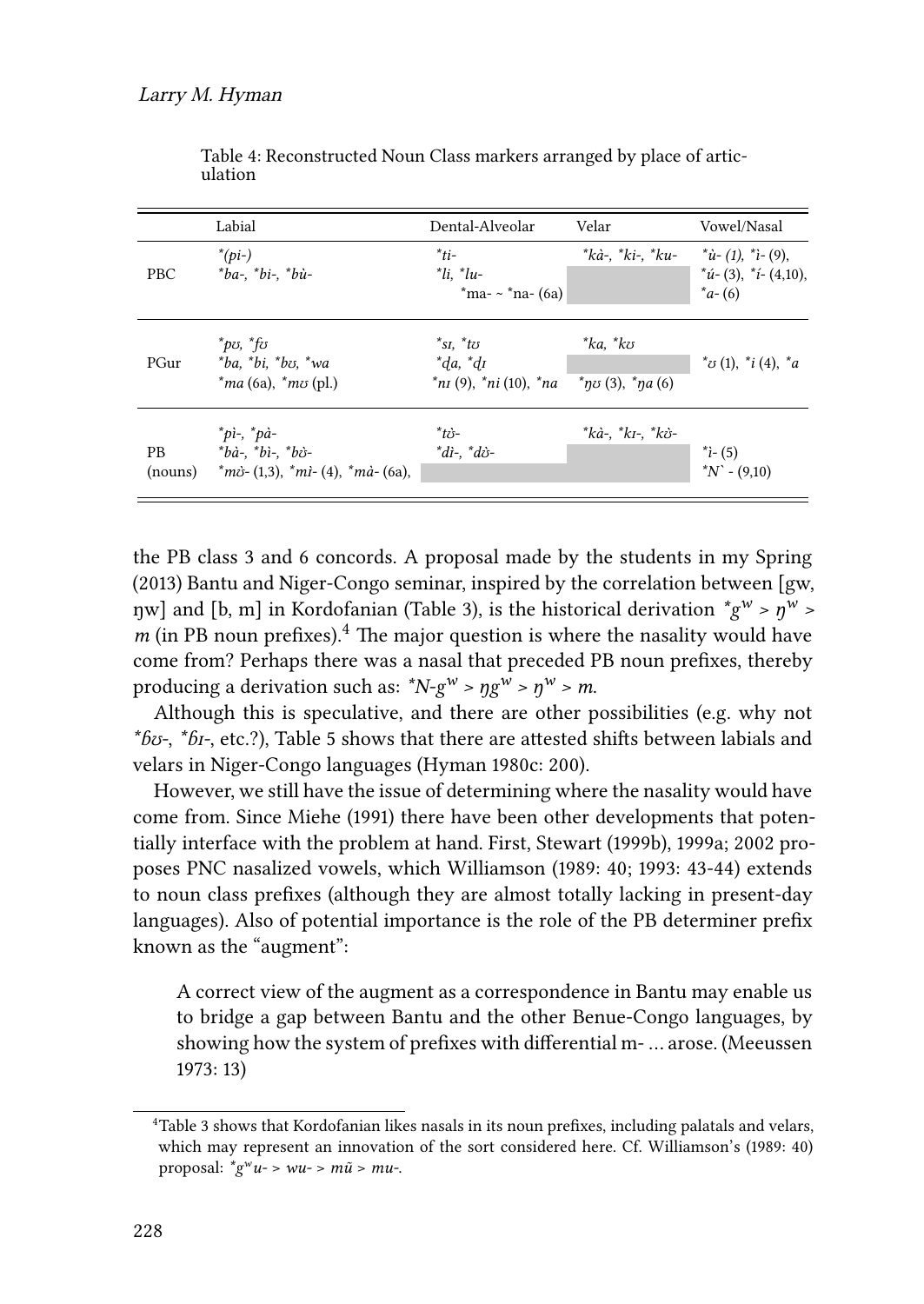<span id="page-6-0"></span>

| a. | Gwari         | Nupe                          | PNupoid              |                 | cf. | <b>PB</b>             |              |
|----|---------------|-------------------------------|----------------------|-----------------|-----|-----------------------|--------------|
|    | ēbí           | $\bar{e}$ gī                  | *bí                  | ʻchild'         |     | $\rightarrow$ -bi-al- | 'give birth' |
|    | ēĥwá          | ēgwā                          | $*65(k)$             | 'hand'          |     | *-bókò                | 'arm, hand'  |
| b. | Mankon        | Bafmeng                       | <b>PGB</b>           |                 |     |                       |              |
|    | àbô<br>nibòmá | $\bar{a}y\acute{o}^t$<br>īyúm | *-fióʻ<br>$*-b\`um'$ | 'hand'<br>'egg' |     | *-bókò                | 'arm, hand'  |
|    | bį            | γэ́                           | *-bá                 | 'they'          |     | *bá-                  | SM, class 2  |

Table 5: Labial-velar correspondences in Nupoid and Grassfields Bantu

As seen in Table [6,](#page-6-1) the augment resembles oral noun prefixes with H tone as foundoutside Bantu, but also in the PB concord markers ([de Blois 1970\)](#page-11-2):<sup>5</sup>

Table 6: The augment in PB and two daughter languages

<span id="page-6-1"></span>

| PB:     |                  |               |                  | * $v$ -mv-(1) * $g$ (3) * $g$ (-mu-(4) * $g$ (-ma-(6(a)) * $I$ - $\tilde{N}$ -(9) * $(i)$ (i- $\tilde{N}$ -(10) |         |          |
|---------|------------------|---------------|------------------|-----------------------------------------------------------------------------------------------------------------|---------|----------|
| Bukusu: | $\acute{o}$ -mu- | kú-mù-        | kí-mì-           | ká-mà-                                                                                                          | $e-N$ - | $c$ í-N- |
| Hava:   | ó-mu-            | $\delta$ -mu- | $\acute{e}$ -mi- | á-ma-                                                                                                           | $e-N$ - | $e-N$ -  |

It has therefore been attractive to relate the non-Bantu oral prefixes to the augment. The significance of this move is seen from [Grégoire & Janssens'](#page-12-8) (1999) demonstration that the augment+noun prefix sequence can simplify in one of two ways: (i) loss of the augment:  $V$ -CV- > CV-; (ii) loss of the noun class prefix: V-CV > V-. Starting with a PB reconstruction such as class 3 *\*gʊ́-mʊ̀-*, loss of the augment would leave *mʊ̀-* as the noun prefix, while loss of the prefix would yield *gʊ́-* in concords (and in noun prefixes and suffixes outside of Bantu). This still does not explain why the two noun class markers should be different from each other.<sup>6</sup>

<sup>5</sup> In Table [6](#page-6-1) Bukusu devoices *\*g* > *k* by the Luyia Law([Hinnebusch et al. 1981\)](#page-12-9), while Haya deletes the augment consonant, as in most Bantu. While the classes 1 and 9 augments are reconstructed as \*L, I know of no Bantu language where they are distinguished tonally from other noun class augments.

<sup>&</sup>lt;sup>6</sup>[Williamson \(1993\)](#page-13-5) relates the class  $9/10$  split to the augment:  $\dot{N}$ - (or a nasal vowel?) is the class 9/10 prefix, with class 10 often enhanced by an augment, e.g. Kikongo *m-bwa* 'dog', pl. *zi-m-bwa*.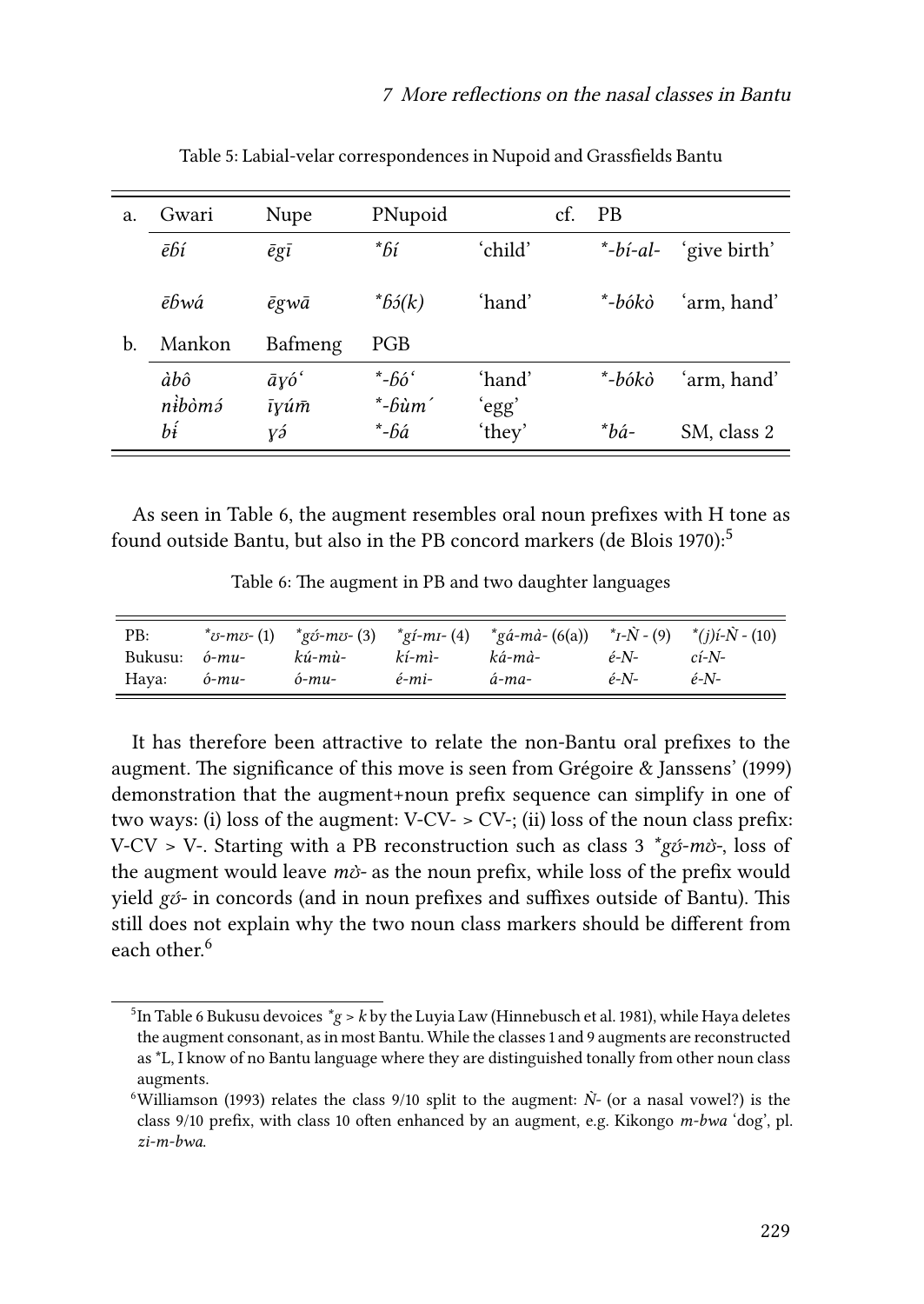Note that [de Wolf \(1971\)](#page-11-0) reconstructs the above noun class prefixes in PBC with the shape V-, not CV-. However, [Hyman \(1980c\)](#page-12-3), [Miehe \(1991\)](#page-12-0) and especially [Grégoire & Janssens \(1999\)](#page-12-8) show different ways to derive a V- prefix (variant VN-). In the following potential changes, note the potential differences in tonal outcome (although high tone prefixes, especially V-, can independently become L as a kind of reduction process):

- (1) a. CV prefix without augment
	- i. the consonant drops:  $^{\ast}C\dot{V}$  >  $\dot{V}$  -, e.g. class 7  $^{\ast}$ kì >ì -; class 12  $^{\ast}$ kà > à-
	- ii. the NV metathesizes:  $\text{*mV}$   $\text{v}$   $\text{m}$   $\text{v}$   $\text{m}$   $\text{v}$   $\text{m}$   $\text{v}$
	- b. CV prefix with vocalic augment
		- i. the prefix drops:  $\forall \angle C\vec{V}$   $\forall$  -, e.g. class 7  $\forall$  i-kì > i-; class 12  $\forall$  a-kà- $> 4$
		- ii. the prefix vowel drops:  $*\V{V-m}\V{-} > \V{V-N-}$  (>V-), e.g. class 3  $*\v{o}$ -m $\v{o}$  >  $6N$ -; class 4 \*f-mì- > \*fN-

With this in mind, note the different realization of classes 1, 3, 4, 6 vs. 6a and plural "18a" in Tuki [\(Hyman 1980a](#page-12-10); cf. [Musada \(1995\)](#page-13-6)), which derives *VN-* from /*V-mV-*/):

- (2) a. class 1: *òŋ-gìnī* 'guest, stranger' (but cf. *mo-to* 'person', *mw-ànā* 'child') class 3: *òŋ-gòlō* 'foot' *òm-bàβē* 'wing' *ò-tēmā* 'heart' class 4: *ìŋ-gòlō* 'feet' *ìm-bàβē* 'wings' *ì-tēmā* 'hearts' class 6: *àŋ-bāné* 'breasts' *àŋ-bīlé* 'palmtree' *à-tānē* 'stones' (*àŋ- > à-*)
	- b. class 6a: *mà-tīá* 'water' *mà-wūtē* 'fat' class 18a: *mù-nū* 'brain' *mù-nɔ́ɔ̀ní* 'birds' (cf. PNC "6b", PGur 22 *\*mʊ*)

In (2b), the two *mV-* classes (6a, 18a) perhaps lacked an augment by virtue of their semantics. Tuki has other *CV-* prefixes, *bà-* (2), *bì-* (8), *nò-* (11), *wù-* (14) without augment, which may have fallen out. [Dugast \(1971](#page-11-3): 65) reports comparable data concerning collectives in Tunen (cf. [Mous 2003:](#page-13-7) 302–303), e.g. *ò-n-dɔ̀mb* 'sheep' (class 3), pl. *è-n-dɔ̀mb* (class 4), *mà-n-dɔ̀mb* 'types of sheep' (class 6).

Signalons enfin que nous rencontrerons un collectif dont le préfixe paraît présenter un prépréfixe (ama- > am-, əm-). [\(Dugast 1971](#page-11-3): 65)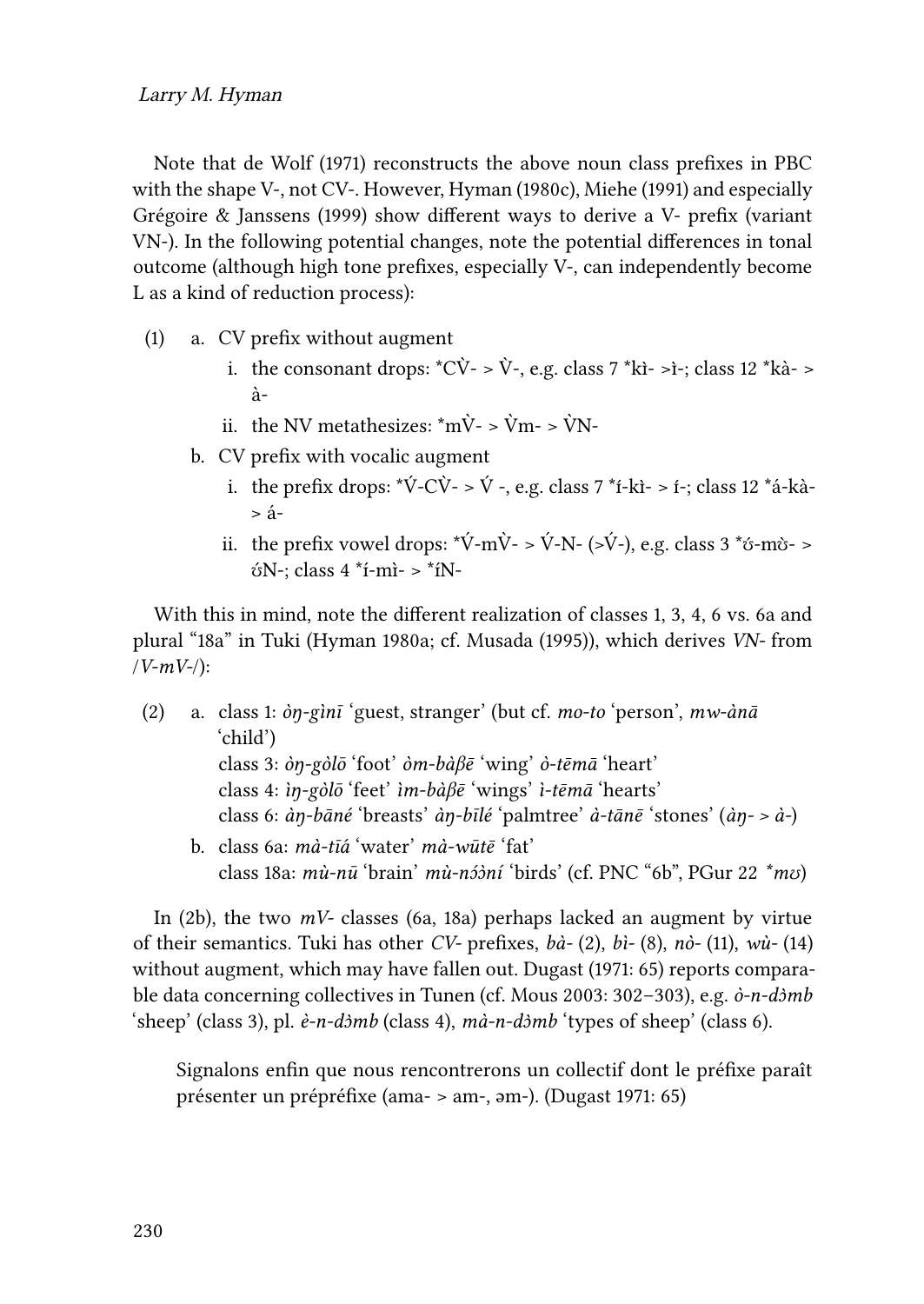The history of noun class marking and ultimately nasality may thus implicate the presence of an augment—or different augments, as the case may be. The differential behavior of 1, 3, 4, 6, 9, 10 marking may also be attributed to a reconstructed (or evolved) *\*V* vs. *\*CV* shape. One attractive idea (for which, unfortunately, there is no evidence), is that there was a morpheme whose final [m] syllabifies with V-initial prefixes, but otherwise drops out before a consonant-initial prefix:

(3) a. 
$$
*Vm-V > V-mV > mV - (1, 3, 4, 6)
$$
 \nb.  $*Vm-CV > V-CV > CV - (2, 7, 8 \text{ etc.})$ 

The loss of the initial *\*j* or *\*g* may also account for the merger of classes 4 (pl.) and 9 (sg.) in a number of Bantu languages (Tables [7](#page-8-0) & [8\)](#page-8-1) .

<span id="page-8-0"></span>

| Haya                                 |                                   |                                    |                   |                                                  | noun subject numeral object connective              |
|--------------------------------------|-----------------------------------|------------------------------------|-------------------|--------------------------------------------------|-----------------------------------------------------|
| class 9<br>class 4<br>class 8<br>cf. | $N -$<br>$m$ ì-<br>$b$ <i>i</i> - | $\dot{e}$ -<br>$\dot{e}$<br>$h$ í- | $e-$<br>ė-<br>bí- | $-\overline{g}i-$<br>$-\overline{g}i-$<br>$-bi-$ | $\mathcal{V}a$ -<br>$\gamma a$ -<br>$b$ <i>va</i> - |

Table 7: Merger of classes 9 and 4 in Haya [\(Byarushengo 1977:](#page-11-4) 8)

Table 8: Merger of classes 9 and 4 in Tunen [\(Dugast 1971](#page-11-3), [Mous 2003:](#page-13-7) 300-2)

<span id="page-8-1"></span>

|     | Tunen                         | noun                                                                                        |     |             |                    | subject numeral ProPref cl.6 collective |
|-----|-------------------------------|---------------------------------------------------------------------------------------------|-----|-------------|--------------------|-----------------------------------------|
| ct. | class 9<br>class 4<br>class 8 | $m\dot{e}$ -, $\dot{e}N$ - $v\dot{e}$ -<br>$m\dot{e}$ -, $\dot{e}N$ - $\nu\dot{e}$ -<br>bè- | hé- | $e-$<br>hé- | vė<br>νi<br>$-hi-$ | $m\dot{a}$ - $\dot{N}$ -                |

Another factor that should be considered is the sporadic evidence of relic noun class suffixation in Bantu, which is more widespread elsewhere in Niger-Congo. It is likely that such suffixes never contained a nasal in classes 1, 3, 4, 6, 9 and 10. Again, the nasal classes may have had *-V* (vs. *-CV*) suffixes, as in Tiv [\(Voorhoeve](#page-13-8) [& de Wolf 1969](#page-13-8): 52, based on Arnott).

If classes 1, 3, 4, 6, 9 and 10 had a -V suffix, then when suffix vowels dropped, the whole suffix was lost. The alternative is that these classes had earlier *wV, yV* and *ɣV* markers, where the glide first drops out, then the vowel. Note also that class 14 and 15 *\*Cu-* prefixes drop out entirely (class 3 leaves relics). There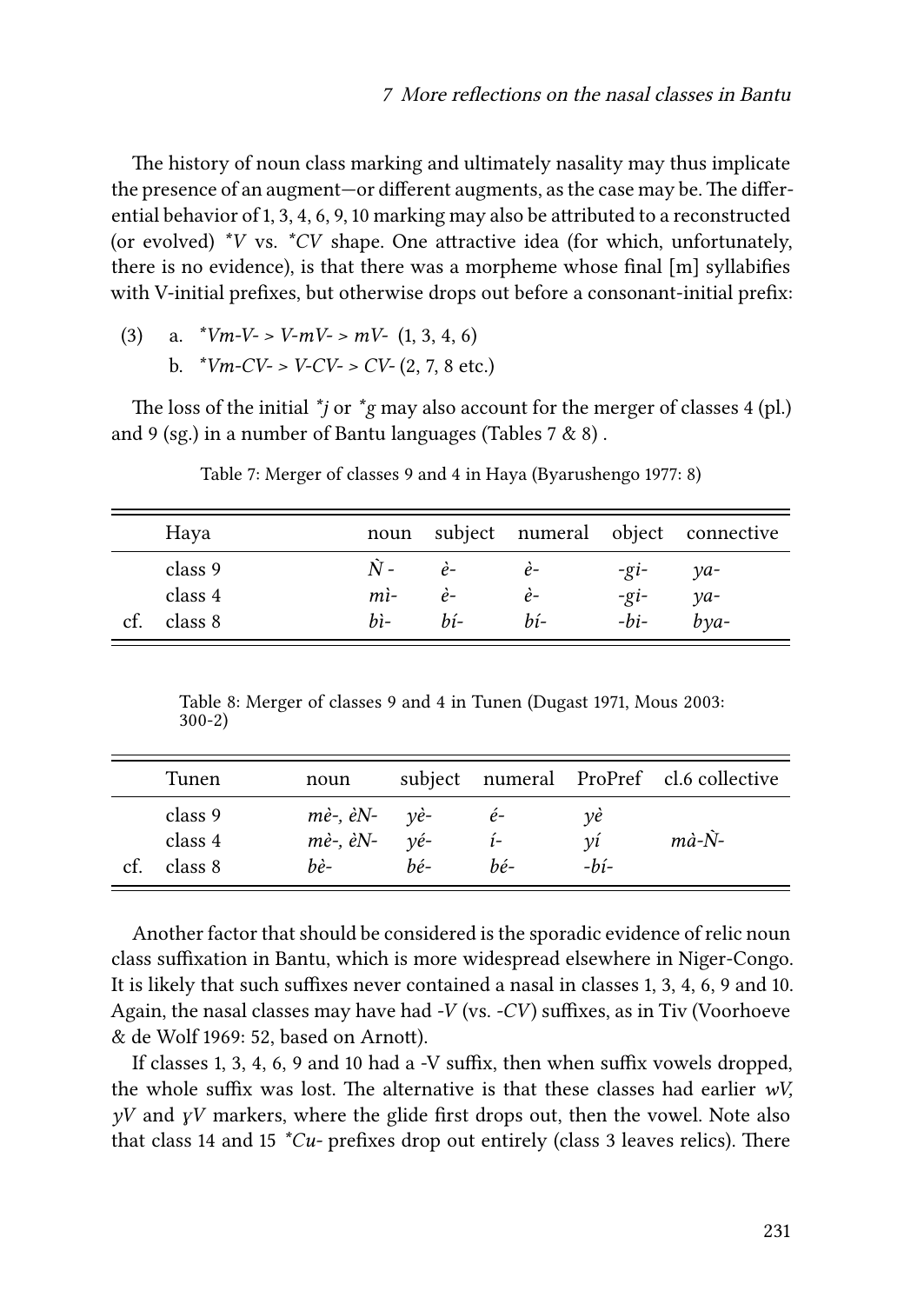| class          | noun affixes        | adjective                      | subject (pr.cont.) subject (past)            |                  | 'my'                                 |
|----------------|---------------------|--------------------------------|----------------------------------------------|------------------|--------------------------------------|
| $\mathbf{1}$   | Ø                   | $\dot{u}$ -                    | ŋgù                                          | a                | w-àm                                 |
| $\overline{2}$ | $\dot{u}$ -, mbà--v | $mb\{\hat{a}}$ - - $\acute{v}$ | $mb\hat{a}^{\downarrow}$                     | ve               | $\hat{a}^{\downarrow}$ - $\hat{v}$   |
| 3              | $(\hat{u}$ -        | $\acute{u}$ -                  | $\eta g \acute{u}^{\downarrow}$              | $\boldsymbol{u}$ | w-ám                                 |
| 4, 5, 10       | $i-$                | $i-$                           | $\eta g \hat{\iota}^{\downarrow}$            | i                | $y - \acute{a}m$                     |
| 6              | $\acute{a}$ -       | á-                             | $\eta$ gá <sup><math>\downarrow</math></sup> | a                | ám                                   |
| 6a             | $m - m$             | $m\dot{a}$ - - $\acute{m}$     | má↓                                          | mа               | $\acute{a}^{\dot{\downarrow}}$ -m    |
| 7              | $i - \gamma$        | $ki$ - - $\acute{v}$           | $k i^{\downarrow}$                           | ki               | $v - \hat{a}^{\downarrow} - \hat{v}$ |
| 8              | $i - -\hat{v}$      | $mbi$ -- $\acute{v}$           | $mbi^{\downarrow}$                           | mbi              | $\hat{a}^{\downarrow}$ - $\hat{v}$   |
| 9              | $i-$                | $i-$                           | ngì                                          | ì                | y-àm                                 |
| 14             | $-\acute{\nu}$      | $mb\{\hat{u}$ - - $\acute{v}$  | $mb\hat{u}^{\downarrow}$                     | mbu              | $\hat{a}^{\downarrow}$ - $\hat{v}$   |
| 15             | $-\hat{Y}$          | $k\dot{u}$ - - $\dot{Y}$       | $k\acute{u}^{\downarrow}$                    | ku               | $\hat{a}^{\downarrow}$ - $\hat{Y}$   |

Table 9: Tiv Noun Classes

is a similar distribution of suffixes in Noni([Hyman 1980c:](#page-12-3) 188). Understanding the nasals thus necessarily means understanding that the forms from different parts of a paradigm may originally have been different, may come to be different, and may influence the future of a system, e.g. whether nasals are spreading vs. retracting.

Finally, it should be noted that having a nasal (N) vs. oral (O) concord is not an all or nothing thing [\(Hyman 1980c:](#page-12-3) 194-5). One of the aforementioned noun classes can have nasal concord, another oral. Thus note the following out of 52 Bantu languages (mostly Northwest, Table [10\)](#page-9-0).

<span id="page-9-0"></span>

|  | class 3 class 4 class $6(a)$ total |    | observations            |
|--|------------------------------------|----|-------------------------|
|  |                                    | 20 | $11/20$ are in zone C   |
|  |                                    | 18 | 12/18 are in zones A-B  |
|  |                                    | 14 | $7/20$ are in zones D-F |

Table 10: Distribution of nasal concord by Noun Class

The class 3, 4, and 6(a) distributions N-O-N, N-N-O, O-N-O and O-O-N are all unattested. We thus can draw the following implicational scale: class  $3 N$  ⊃ class  $4 N$  ⊃ class 6 N.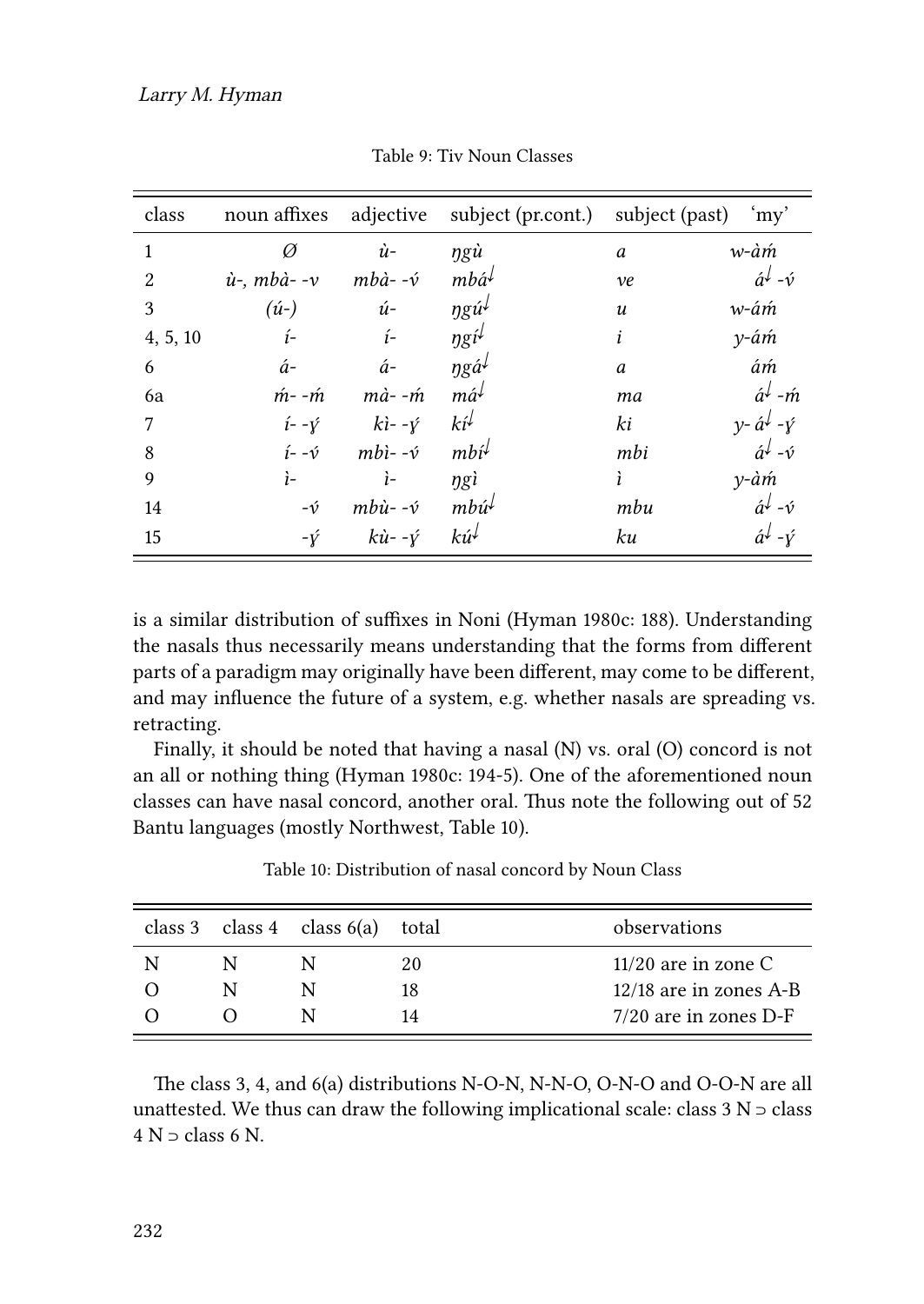Occasionally non-Bantu languages have a nasal in their pronoun system which resembles Bantu. Thus the Fula [North Atlantic] third person singular human subject and object pronoun *mo* ([Arnott 1970](#page-11-5)) and the Wawa [Bantoid] third person singular human pronoun *mū* ([Martin 2012](#page-12-11): 169) ought to be cognate with the Proto-Bantu class 1 object marker *\*-mu-*. Similarly re class 1 *mù* and class 3 *mū* pronouns in Esimbi [Bantoid]. As seen in Table [11,](#page-10-0) from [Stallcup](#page-12-12) (S) (1980: 142) and [Koenig et al. \(2013](#page-12-13): 8–9, 27), the other pronouns resemble the corresponding noun class prefixes. For some reason the two sources give different oral vs. nasal reflexes on the noun prefixes of classes 2, 6a, 14, and 18a (Table [11\)](#page-10-0).

<span id="page-10-0"></span>

| class<br>noun(S)<br>noun $(K et al)$<br>/I, U, $A$ = archiphonemes<br>Pronoun<br>$(w)U$ -<br>$m\dot{u}^a$<br>$((w)U)$ -<br>Koenig et al. exx. have L or M<br>$\mathbf{1}$<br>tone<br>bÀ-<br>$mA-$<br>bú<br>why L tone?<br>2<br>Ú<br>3<br>U-<br>тū<br>Í<br>5<br>Á<br>$A-$<br>6<br>zú<br>$b\AA$ -, m-<br>$mA-$<br>bù<br>note L tone; $m$ - is used before<br>6a<br>/b/<br>$kI-$<br>kI-<br>kī<br>7<br>$b\overline{i}$<br>$bI-$<br>$mI-$<br>8<br>Ì-<br>$I-$<br>zù<br>exx. from Koenig et al. have L<br>9<br>tone<br>Í-<br>$I-$<br>10<br>exx. from Koenig et al. have<br>zú<br>non-L tone<br>kū<br>$kA-$<br>12<br>$kU$ -, $kA$ -<br>tí<br>$tU$ -, $tA$ -<br>13<br>$tA-$<br>bÚ-<br>$mU-$<br>bú<br>14<br>bÙ-<br>bù<br>18a<br>$mU-$<br>note L tone<br>sÍ-<br>sI-<br>19<br>sī |  |  |  |
|----------------------------------------------------------------------------------------------------------------------------------------------------------------------------------------------------------------------------------------------------------------------------------------------------------------------------------------------------------------------------------------------------------------------------------------------------------------------------------------------------------------------------------------------------------------------------------------------------------------------------------------------------------------------------------------------------------------------------------------------------------------------|--|--|--|
|                                                                                                                                                                                                                                                                                                                                                                                                                                                                                                                                                                                                                                                                                                                                                                      |  |  |  |
|                                                                                                                                                                                                                                                                                                                                                                                                                                                                                                                                                                                                                                                                                                                                                                      |  |  |  |
|                                                                                                                                                                                                                                                                                                                                                                                                                                                                                                                                                                                                                                                                                                                                                                      |  |  |  |
|                                                                                                                                                                                                                                                                                                                                                                                                                                                                                                                                                                                                                                                                                                                                                                      |  |  |  |
|                                                                                                                                                                                                                                                                                                                                                                                                                                                                                                                                                                                                                                                                                                                                                                      |  |  |  |
|                                                                                                                                                                                                                                                                                                                                                                                                                                                                                                                                                                                                                                                                                                                                                                      |  |  |  |
|                                                                                                                                                                                                                                                                                                                                                                                                                                                                                                                                                                                                                                                                                                                                                                      |  |  |  |
|                                                                                                                                                                                                                                                                                                                                                                                                                                                                                                                                                                                                                                                                                                                                                                      |  |  |  |
|                                                                                                                                                                                                                                                                                                                                                                                                                                                                                                                                                                                                                                                                                                                                                                      |  |  |  |
|                                                                                                                                                                                                                                                                                                                                                                                                                                                                                                                                                                                                                                                                                                                                                                      |  |  |  |
|                                                                                                                                                                                                                                                                                                                                                                                                                                                                                                                                                                                                                                                                                                                                                                      |  |  |  |
|                                                                                                                                                                                                                                                                                                                                                                                                                                                                                                                                                                                                                                                                                                                                                                      |  |  |  |
|                                                                                                                                                                                                                                                                                                                                                                                                                                                                                                                                                                                                                                                                                                                                                                      |  |  |  |
|                                                                                                                                                                                                                                                                                                                                                                                                                                                                                                                                                                                                                                                                                                                                                                      |  |  |  |
|                                                                                                                                                                                                                                                                                                                                                                                                                                                                                                                                                                                                                                                                                                                                                                      |  |  |  |
|                                                                                                                                                                                                                                                                                                                                                                                                                                                                                                                                                                                                                                                                                                                                                                      |  |  |  |
|                                                                                                                                                                                                                                                                                                                                                                                                                                                                                                                                                                                                                                                                                                                                                                      |  |  |  |
|                                                                                                                                                                                                                                                                                                                                                                                                                                                                                                                                                                                                                                                                                                                                                                      |  |  |  |
|                                                                                                                                                                                                                                                                                                                                                                                                                                                                                                                                                                                                                                                                                                                                                                      |  |  |  |
|                                                                                                                                                                                                                                                                                                                                                                                                                                                                                                                                                                                                                                                                                                                                                                      |  |  |  |

Table 11: Esimbi Noun Class prefixes and pronouns

*<sup>a</sup>*Cf. the object marker *-ŋw-*. In symbols /*I, U, A*/ stand for archiphonemes whose vowel height depends on the following stem.

The fact that one dialect denasalizes class 6 and 18a prefixes and the other nasalizes class 2 and 8 prefixes is something which repeats itself elsewhere in Bantoid,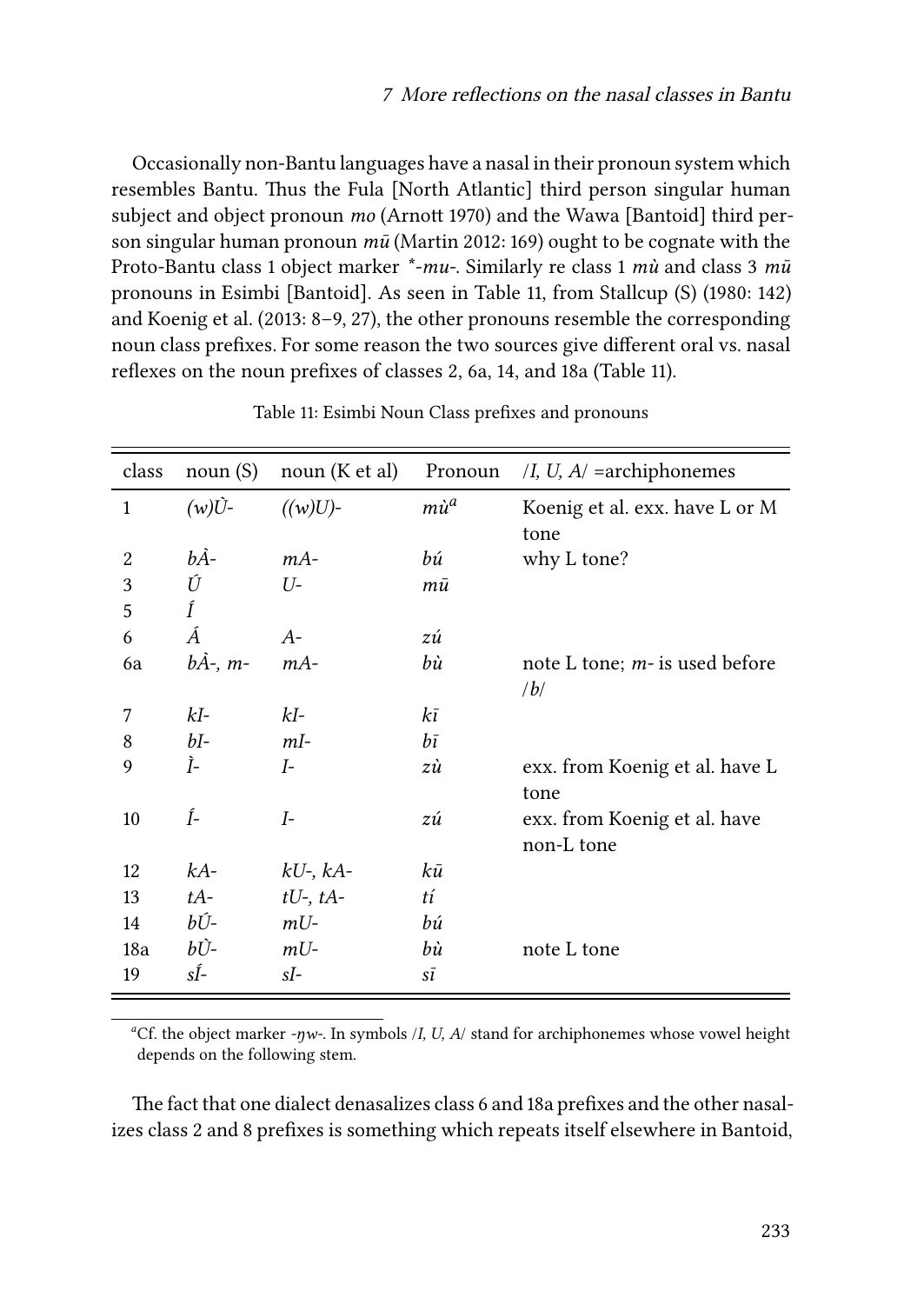e.g. Ekoid([Watters 1980](#page-13-9): 133), Kenyang [\(Voorhoeve 1980\)](#page-13-3), and Mbe [\(Bamgbose](#page-11-6) [1965\)](#page-11-6)—and even Narrow Bantu, e.g. zone C denasalization of *\*mV- > bV-*. Any proposed scenario such as *\*gw > m* must be grounded in what we know about the natural history of nasality.

In conclusion, [Miehe](#page-12-0)'s([1991\)](#page-12-0) demonstration of widespread nasals still leaves a lot to interpret: Who had what when? How did everyone get what they have today? What does this say about the evolution of noun class systems: mergers, splits, loss? (cf. [Good 2012\)](#page-12-14). There is still a lot of work to do before we can arrive at a definitive solution to the issues that I have outlined above.

## **Acknowledgements**

I would like to thank Gudrun Miehe, my co-organizer in Paris of the workshop "Nasal Noun Class Prefixes in Bantu: Innovated or Inherited?", at the 5th International Conference on Bantu Languages, June 12, 2013, at which this paper was first presented, and the other presenters: Jeff Good, Jesse Lovegren, Konstantin Pozdniakov, Valentin Vydrin, and John Watters. I also thank the doctoral students in my Spring (2013) Seminar on Bantu and Niger-Congo who were full of ideas and enthusiasm: Matt Faytak, Florian Lionnet, Jack Merrill, Zachary O'Hagan, Nik Rolle.

## **References**

- <span id="page-11-5"></span>Arnott, D. W. 1970. *The nominal and verbal systems of Fula*. Oxford: Clarendon Press.
- <span id="page-11-6"></span>Bamgbose, Ayo. 1965. Nominal classes in mbe. *Afrika und Übersee* 49. 32–53.
- <span id="page-11-4"></span>Byarushengo, Ernest Rugwa. 1977. Preliminaries. In Alessandro Duranti Ernest R. Byarushengo & Larry M. Hyman (eds.), *Haya grammatical structure* (Southern California Occasional Papers in Linguistics 6), 1–15. Los Angeles: Department of Linguistics, University of Southern California. [http://gsil.sc-ling.org/](http://gsil.sc-ling.org/pubs/SCOPILS_6_7_8_9/Haya_grammatical_structure.pdf) [pubs/SCOPILS\\_6\\_7\\_8\\_9/Haya\\_grammatical\\_structure.pdf](http://gsil.sc-ling.org/pubs/SCOPILS_6_7_8_9/Haya_grammatical_structure.pdf).
- <span id="page-11-1"></span>Crabb, David W. 1965. *Ekoid Bantu languages of Ogoja, Eastern Nigeria* (West African Languages Monographs 4). Cambridge: Cambridge University Press.
- <span id="page-11-2"></span>de Blois, Kees F. 1970. The augment in the Bantu languages. *Africana Linguistica* 4. 85–165.
- <span id="page-11-0"></span>de Wolf, Paul P. 1971. *The noun class system of Proto-Benue-Congo*. The Hague: Mouton.
- <span id="page-11-3"></span>Dugast, Idelette. 1971. *Grammaire du tunɛn*. Paris: Klincksieck.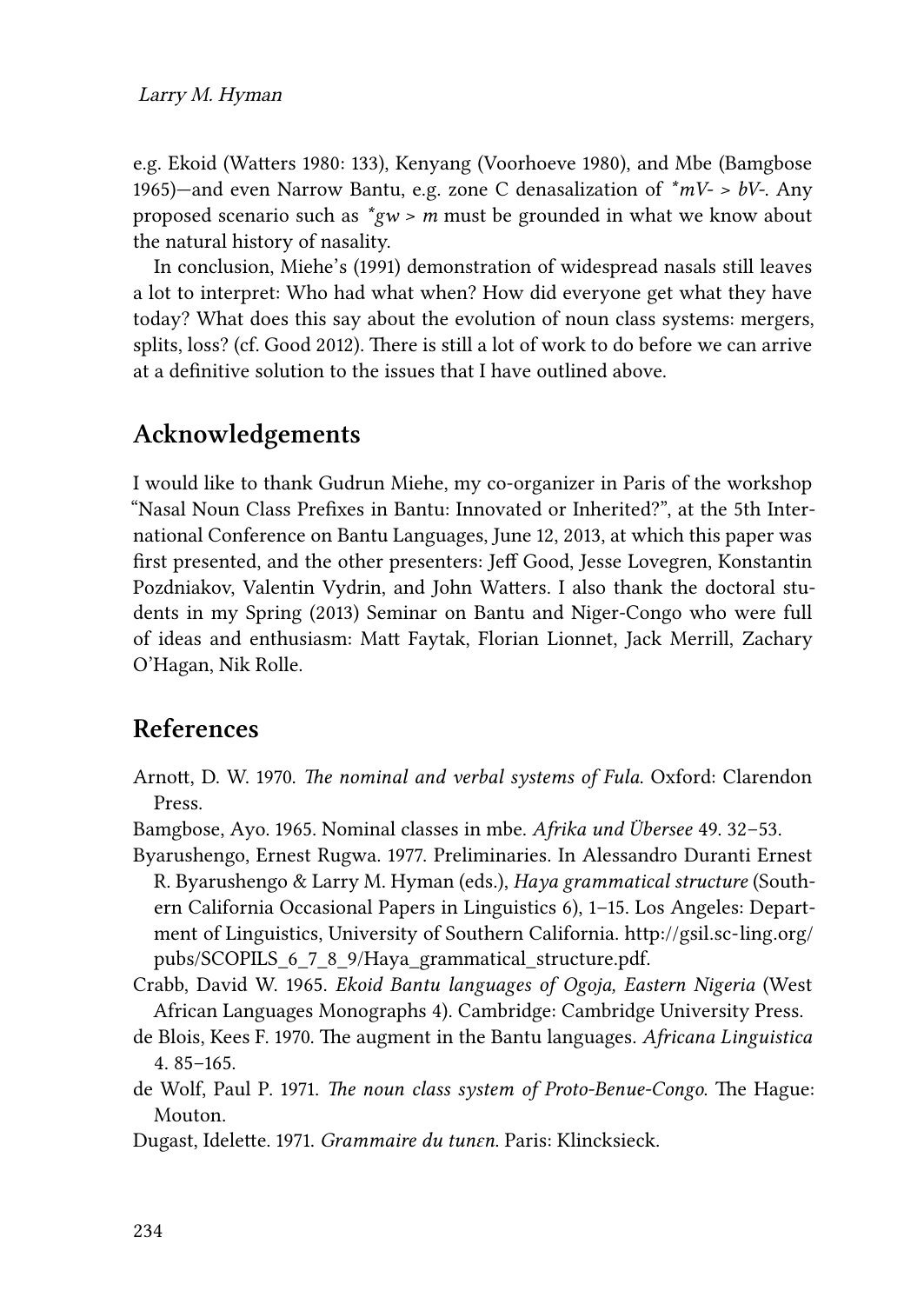<span id="page-12-14"></span>Good, Jeff. 2012. How to become a "Kwa" noun. *Morphology* 22. 294–335.

- <span id="page-12-4"></span>Greenberg, Joseph H. 1963. The languages of Africa. *IJAL* Part II, No. 1(29).
- <span id="page-12-8"></span>Grégoire, Claire & Baudouin Janssens. 1999. L'augment en bantou du nord-ouest. In Jean-Marie Hombert & Larry M. Hyman (eds.), *Bantu historical linguistics: Theoretical and empirical perspectives.* 413–429. Stanford: CSLI. [http://gsil.sc](http://gsil.sc-ling.org/pubs/SCOPILS_1_3_4/studies_in_bantu_tonology.pdf)[ling.org/pubs/SCOPILS\\_1\\_3\\_4/studies\\_in\\_bantu\\_tonology.pdf.](http://gsil.sc-ling.org/pubs/SCOPILS_1_3_4/studies_in_bantu_tonology.pdf)
- <span id="page-12-6"></span>Heath, Jeffrey. 1994. Review of miehe (1991). *Language* 70. 862–3.
- <span id="page-12-5"></span>Hedinger, Robert. 1993. Review of Miehe 1991. *Afrika und Übersee* 76. 145–147.
- <span id="page-12-9"></span>Hinnebusch, Thomas H., Derek Nurse & Martin Mould. 1981. *Studies in the classification of Eastern Bantu languages*. Hamburg: Helmut Buske Verlag.
- <span id="page-12-10"></span>Hyman, Larry M. 1980a. Esquisse des classes nominales en tuki. In Larry M. Hyman (ed.), *Noun classes in the Grassfields Bantu borderland* (Southern California Occasional Papers in Linguistics 8), 27–36. Los Angeles: Department of Linguistics, University of Southern California.
- <span id="page-12-12"></span>Stallcup, Kenneth L. 1980. Noun classes in Esimbi. In Larry M. Hyman (ed.), *Noun classes in the Grassfields Bantu borderland* (Southern California Occasional Papers in Linguistics 8), 139–153. Los Angeles: Department of Linguistics, University of Southern California.
- <span id="page-12-1"></span>Hyman, Larry M. 1980b. Reflections on the nasal classes in Bantu. In Larry M. Hyman (ed.), *Noun classes in the Grassfields Bantu borderland* (Southern California Occasional Papers in Linguistics 8), 179–210. Los Angeles: Department of Linguistics, University of Southern California. [http://gsil.sc-ling.org/pubs/](http://gsil.sc-ling.org/pubs/SCOPILS_6_7_8_9/Noun_classes_in_the_grassfields_bantu_borderland.pdf) SCOPILS 6 7 8 9/Noun classes in the grassfields bantu borderland.pdf.
- <span id="page-12-3"></span>Hyman, Larry M. 1980c. Reflections on the nasal classes in Bantu. In Larry M. Hyman (ed.), *Noun classes in the Grassfields Bantu borderland* (Southern California Occasional Papers in Linguistics 8), 179–210. Los Angeles: Department of Linguistics, University of Southern California.
- <span id="page-12-13"></span>Koenig, Brad, Arnie Coleman & Karen Coleman. 2013. *Grammar sketch of Esimbi*. Ms.
- <span id="page-12-11"></span>Martin, Marieke. 2012. *A grammar of Wawa*. University of Kent Doctoral dissertation.
- <span id="page-12-2"></span>Meeussen, A. E. 1967. Bantu grammatical reconstructions. *Africana Linguistica* 3. 79–121.
- <span id="page-12-7"></span>Meeussen, A. E. 1973. Test cases for method. *African Language Studies: Papers on Comparative Bantu* 14. 6–18.
- <span id="page-12-0"></span>Miehe, Gudrun. 1991. *Die Präfixnasale im Benue-Congo und im Kwa: Versuch einer Widerlegung der Hypothese von der Nasalinnovation des Bantu*. Berlin: Reimer.